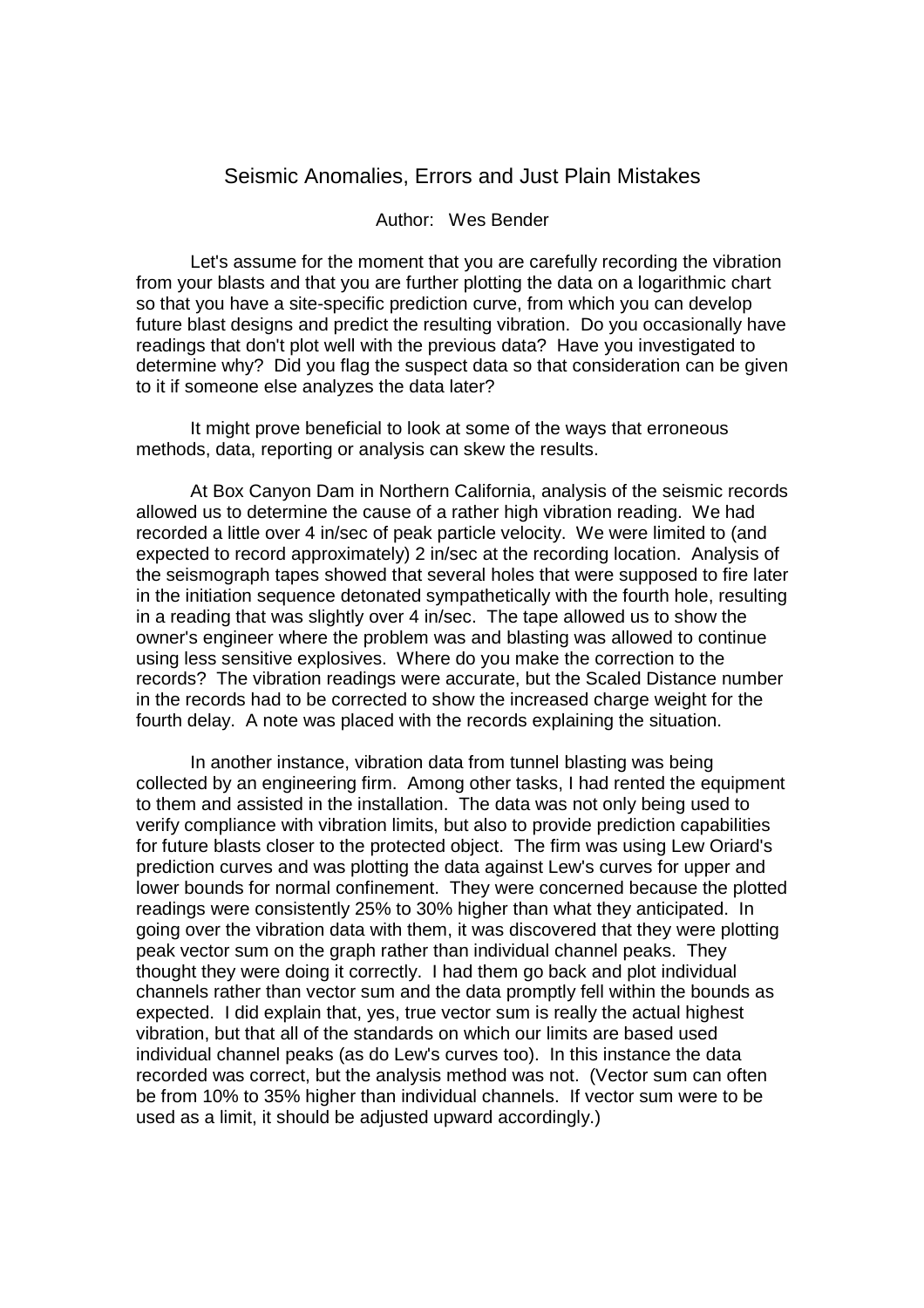I rented a seismograph to a well-known blasting consultant in the northwest (now deceased) for recording blast vibration along a railroad right of way adjacent to Bonneville Dam. He called me and indicated that my instrument was incorrectly calibrated and wanted it replaced. After I did so, he called again and wanted the replacement unit changed because this was also reading high. He further informed me in no uncertain terms that he was well qualified in blast vibration prediction and that the high readings were well above what he had calculated for the blasting. I sent him another unit. When I received the second unit back, I noticed that the most recent recorded event was still in the instrument's memory. When I printed it, I was amazed at the almost perfect sinusoidal waveform on the vertical channel, which incidentally was also the highest peak recorded. I had never seen a blast waveform that was that perfect. It was almost as if someone had recorded the motion of a tuning fork. I didn't think I would get very far talking with the consultant, so I called the contractor on the job. He investigated and found that the consultant had been setting the geophone on the end of a railroad tie! No wonder he was getting high readings. In this instance, the monitoring method was faulty and the data was bad, period.

 In another instance, while I was assisting a contractor with his bid on a project, I came across blast vibration data provided by the owner in the bid package. The data had been collected by the owner's personnel on an earlier project at the site and was in tabular form, but it included no waveforms. As I went over the data it was obvious that the vibration levels had reached the upper limit of the seismograph range selected and the range had not been reset to a higher level. The vibration levels were almost constant and were too low for the varying distance and the explosive loading involved. The waveforms obviously would have shown clipping, but no waveforms were provided. In this instance, the data was bogus. The sad part was that the data was provided to potential bidders so that they might use it for blast vibration predictions in formulating their bids.

 At the Bullfrog Mine near Beatty, Nevada, I had the opportunity to record blast vibration data and, at the same location, ground motion generated by nuclear tests at the Nevada Test Site at Mercury. Environmental groups had been trying to shut the mine down and were using as their argument potential damage to structures in Rhyolite, an adjacent ghost town. We were able to show that there was more ground motion generated in Rhyolite by the nuclear events at the Nevada Test Site than from the mine blasts and, for at least a while, the predictors of doom were silenced. While there, I had the opportunity of going over blast vibration tapes that a previous consultant from Las Vegas had recorded on site. One particular recording was a bit puzzling. He had recorded a vibration intensity of 0.01 in/sec at a frequency of 100 Hz at a distance of some 3000 feet from one of the mine blasts. Those of you who record quarry or large construction blasts at a distance would intuitively know that a frequency of 100 Hz would be quite high for blast vibration recorded at 3000 ft.